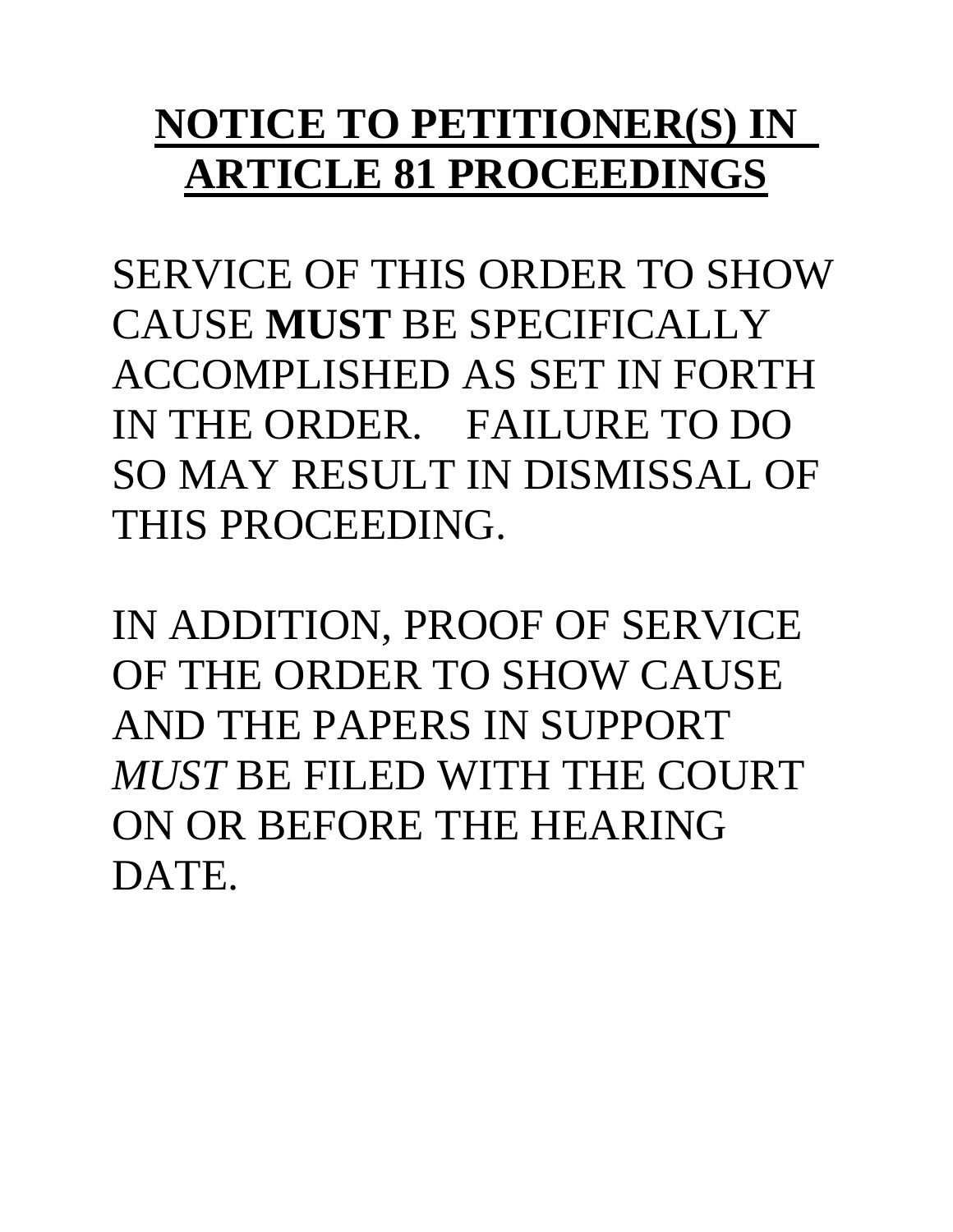#### **ORDER TO SHOW CAUSE**

PRESENT: HON. MICHAEL G. HAYES, A.C.C.J. (01/2019)

COUNTY COURT OF THE STATE OF NEW YORK COUNTY OF DUTCHESS

IN THE MATTER OF THE APPLICATION FOR THE NOTICE OF ARTICLE 81 APPOINTMENT OF A GUARDIAN BY: PROCEEDING AND

\_\_\_\_\_\_\_\_\_\_\_\_\_\_\_\_\_\_\_\_\_\_\_\_\_\_\_\_\_\_\_\_\_\_\_\_\_\_\_\_\_\_\_\_\_\_\_

ORDER TO SHOW CAUSE

Petitioner INDEX #\_\_\_\_\_\_\_\_\_\_\_\_\_\_\_

FOR:

 $\overline{a}$ 

 $\overline{a}$ 

 $\overline{a}$ 

 $\overline{a}$ 

A PERSON ALLEGED TO BE INCAPACITATED

\_\_\_\_\_\_\_\_\_\_\_\_\_\_\_\_\_\_\_\_\_\_\_\_\_\_\_\_\_\_\_\_\_\_\_\_\_\_\_\_\_\_\_\_\_\_\_

 $\overline{a}$ 

 $\overline{a}$ 

## **NOTICE OF ARTICLE 81 PROCEEDING**

1. AIP=S NAME and ADDRESS:

2. PETITIONER'S NAME and ADDRESS:

3. NAMES OF ALL PERSONS TO BE GIVEN NOTICE OF PROCEEDING (include all possible legatees)

 $\overline{a}$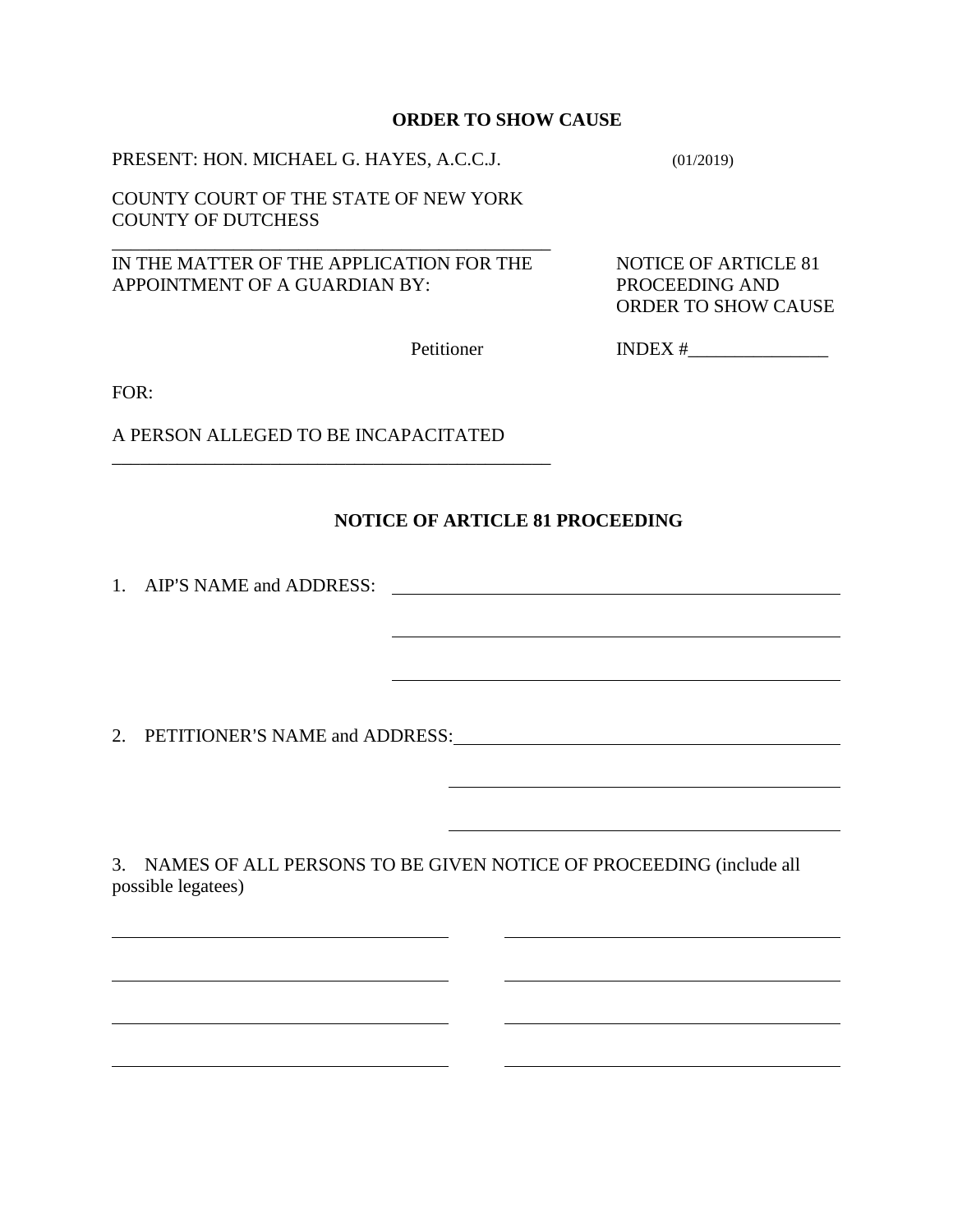4. PETITIONER'S ATTORNEY NAME, ADDRESS AND PHONE NUMBER:

# **IMPORTANT**

 $\overline{a}$ 

**AN APPLICATION HAS BEEN FILED IN THIS COURT BY , WHO BELIEVES YOU MAY BE UNABLE TO CARE FOR YOUR PERSONAL NEEDS OR FINANCIAL AFFAIRS. \_\_\_\_\_\_\_\_\_\_\_\_\_\_\_\_\_\_\_\_\_\_\_\_\_\_\_\_\_\_\_\_\_\_\_\_\_\_ IS ASKING THAT SOMEONE BE APPOINTED TO MAKE DECISIONS FOR YOU. WITH THIS PAPER IS A COPY OF THE APPLICATION TO THE COURT SHOWING WHY \_\_\_\_\_\_\_\_\_\_\_\_\_\_\_\_\_\_\_\_\_\_\_\_\_\_\_\_\_\_\_\_\_\_\_\_\_\_\_ BELIEVES YOU MAY BE UNABLE TO TAKE CARE OF YOUR PERSONAL NEEDS OR FINANCIAL AFFAIRS. BEFORE THE COURT MAKES THE APPOINTMENT OF SOMEONE TO MAKE DECISIONS FOR YOU THE COURT HOLDS A HEARING AT WHICH YOU ARE ENTITLED TO BE PRESENT AND TO TELL THE JUDGE IF YOU DO NOT WANT ANYONE APPOINTED. THIS PAPER TELLS YOU WHEN THE COURT HEARING WILL TAKE PLACE. IF YOU DO NOT APPEAR IN COURT, YOUR RIGHTS MAY BE SERIOUSLY AFFECTED.** 

**YOU HAVE THE RIGHT TO DEMAND A TRIAL BY JURY. YOU MUST TELL THE COURT IF YOU WISH TO HAVE A TRIAL BY JURY. IF YOU DO NOT TELL THE COURT, THE HEARING WILL BE CONDUCTED WITHOUT A JURY.**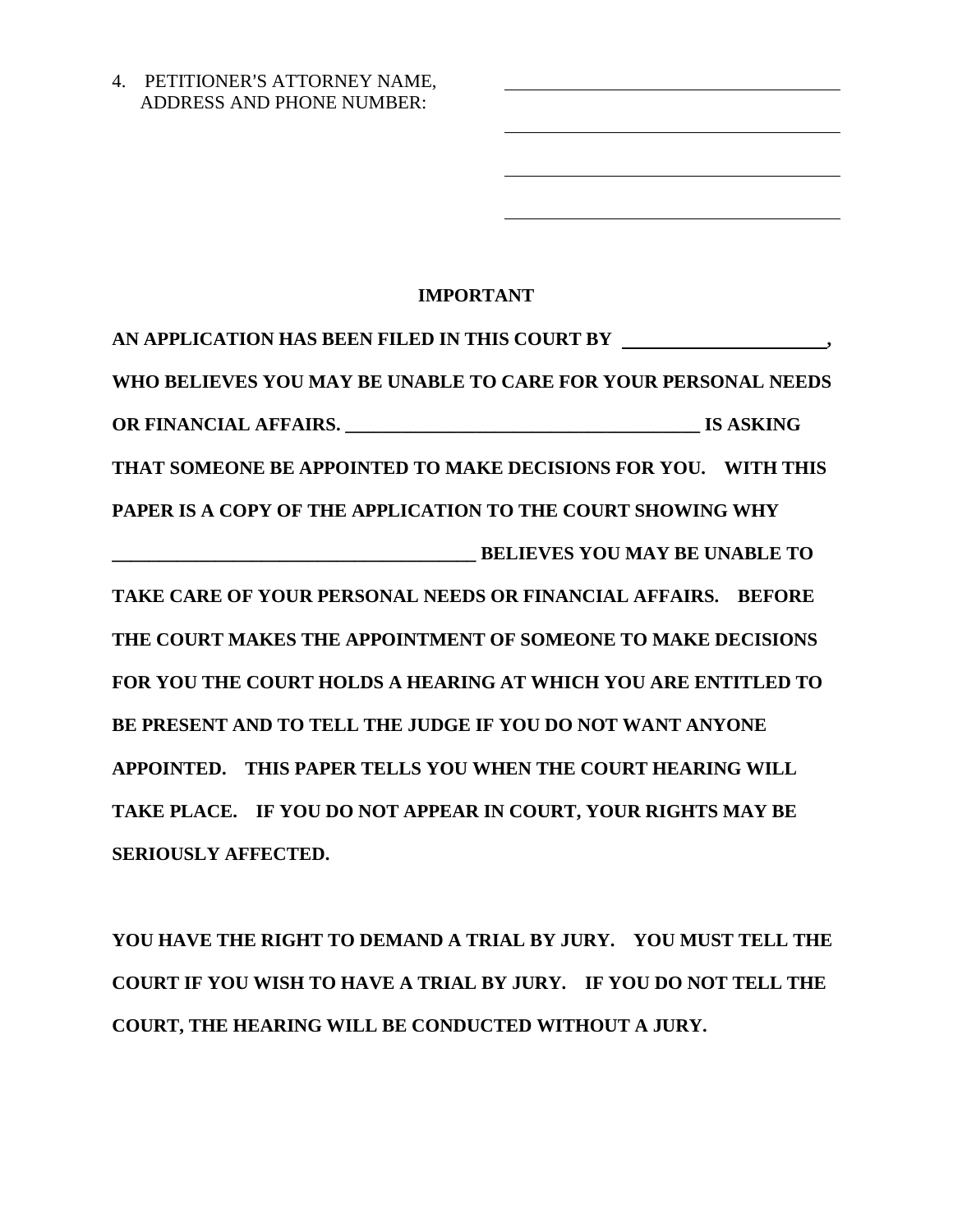**THE NAME, ADDRESS AND TELEPHONE NUMBER OF THE CLERK OF THE** 

**COURT IS:**

## **MICHAEL THOMPSON 10 MARKET STREET, 3RD FLOOR POUGHKEEPSIE, NEW YORK 12601 (845) 431-1720**

**THE COURT HAS APPOINTED AN ATTORNEY / COURT EVALUATOR TO EXPLAIN THIS PROCEEDING TO YOU AND TO INVESTIGATE THE CLAIMS MADE IN THE APPLICATION. THE COURT MAY GIVE THE ATTORNEY / COURT EVALUATOR PERMISSION TO INSPECT YOUR MEDICAL, PSYCHOLOGICAL OR PSYCHIATRIC RECORDS. YOU HAVE THE RIGHT TO TELL THE JUDGE IF YOU DO NOT WANT THE ATTORNEY / COURT EVALUATOR TO BE GIVEN THAT PERMISSION.**

THE ATTORNEY / COURT EVALUATOR'S NAME, ADDRESS AND TELEPHONE **NUMBER IS:**

**\_\_\_\_\_\_\_\_\_\_\_\_\_\_\_\_\_\_\_\_\_\_\_\_\_\_\_\_\_\_\_\_\_\_\_\_\_\_\_\_\_\_\_\_\_\_\_\_\_\_\_\_\_\_\_\_\_\_\_\_\_\_\_\_\_\_\_\_\_\_\_\_\_\_\_\_\_\_**

**\_\_\_\_\_\_\_\_\_\_\_\_\_\_\_\_\_\_\_\_\_\_\_\_\_\_\_\_\_\_\_\_\_\_\_\_\_\_\_\_\_\_\_\_\_\_\_\_\_\_\_\_\_\_\_\_\_\_\_\_\_\_\_\_\_\_\_\_\_\_\_\_\_\_\_\_\_\_**

**\_\_\_\_\_\_\_\_\_\_\_\_\_\_\_\_\_\_\_\_\_\_\_\_\_\_\_\_\_\_\_\_\_\_\_\_\_\_\_\_\_\_\_\_\_\_\_\_\_\_\_\_\_\_\_\_\_\_\_\_\_\_\_\_\_\_\_\_\_\_\_\_\_\_\_\_\_\_**

**\_\_\_\_\_\_\_\_\_\_\_\_\_\_\_\_\_\_\_\_\_\_\_\_\_\_\_\_\_\_\_\_\_\_\_\_\_\_\_\_\_\_\_\_\_\_\_\_\_\_\_\_\_\_\_\_\_\_\_\_\_\_\_\_\_\_\_\_\_\_\_\_\_\_\_\_\_\_**

**The Court Evaluator is directed to submit his/her Report of Court Evaluator to the Guardianship Part at least 48 hours PRIOR to the time of the hearing.**

**YOU ARE ENTITLED TO HAVE A LAWYER OF YOUR CHOICE REPRESENT YOU. IF YOU WANT THE COURT TO APPOINT A LAWYER FOR YOU, YOU BE**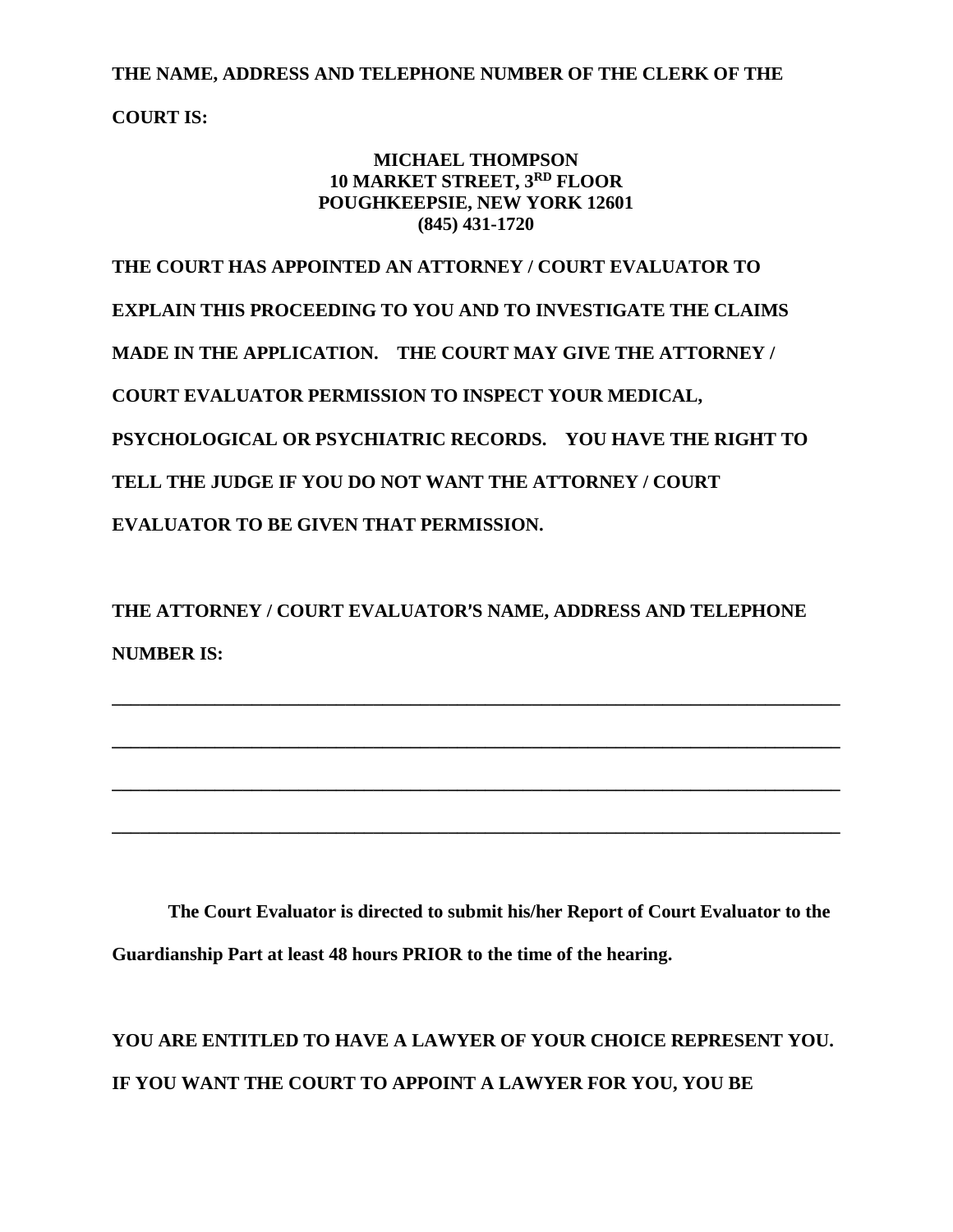# **REQUIRED TO PAY THAT LAWYER UNLESS YOU DO NOT HAVE THE MONEY TO DO SO.**

1. A HEARING ON THIS APPLICATION SHALL BE HELD AT THE COUNTY COURT, DUTCHESS COUNTY, 10 MARKET STREET, POUGHKEEPSIE, NEW YORK ON THE \_\_\_\_\_\_\_DAY OF \_\_\_\_\_\_\_\_\_\_\_\_\_\_\_\_, 20\_\_\_\_ AT \_\_\_\_\_\_\_\_\_\_\_\_\_AM/PM.

2. AT THAT HEARING AND IN THIS PROCEEDING YOU HAVE THE FOLLOWING RIGHTS:

[A] YOU HAVE THE RIGHT TO PRESENT EVIDENCE.

[B] YOU HAVE THE RIGHT TO CALL WITNESSES, INCLUDING EXPERT WITNESSES.

[C] YOU HAVE THE RIGHT TO CROSS EXAMINE WITNESSES, INCLUDING ANY WITNESSES CALLED BY THE COURT.

[D] YOU HAVE THE RIGHT TO BE REPRESENTED BY A LAWYER OF YOUR OWN CHOICE. IF YOU WANT THE COURT TO APPOINT A LAWYER TO HELP YOU AND REPRESENT YOU, THE COURT WILL APPOINT A LAWYER FOR YOU. YOU WILL BE REQUESTED TO PAY THAT LAWYER UNLESS YOU DO NOT HAVE THE MONEY TO DO SO.

3. IF A GUARDIAN IS APPOINTED FOR YOU, HE OR SHE MAY BE GIVEN THE AUTHORITY TO EXERCISE THE FOLLOWING POWERS ON YOUR BEHALF:

[A] DETERMINING WHO SHALL PROVIDE PERSONAL CARE OR ASSISTANCE TO YOU;

[B] MAKING DECISIONS REGARDING THE SOCIAL ENVIRONMENT AND OTHER SOCIAL ASPECTS OF YOUR LIFE;

[C] DETERMINING WHETHER YOU SHOULD TRAVEL;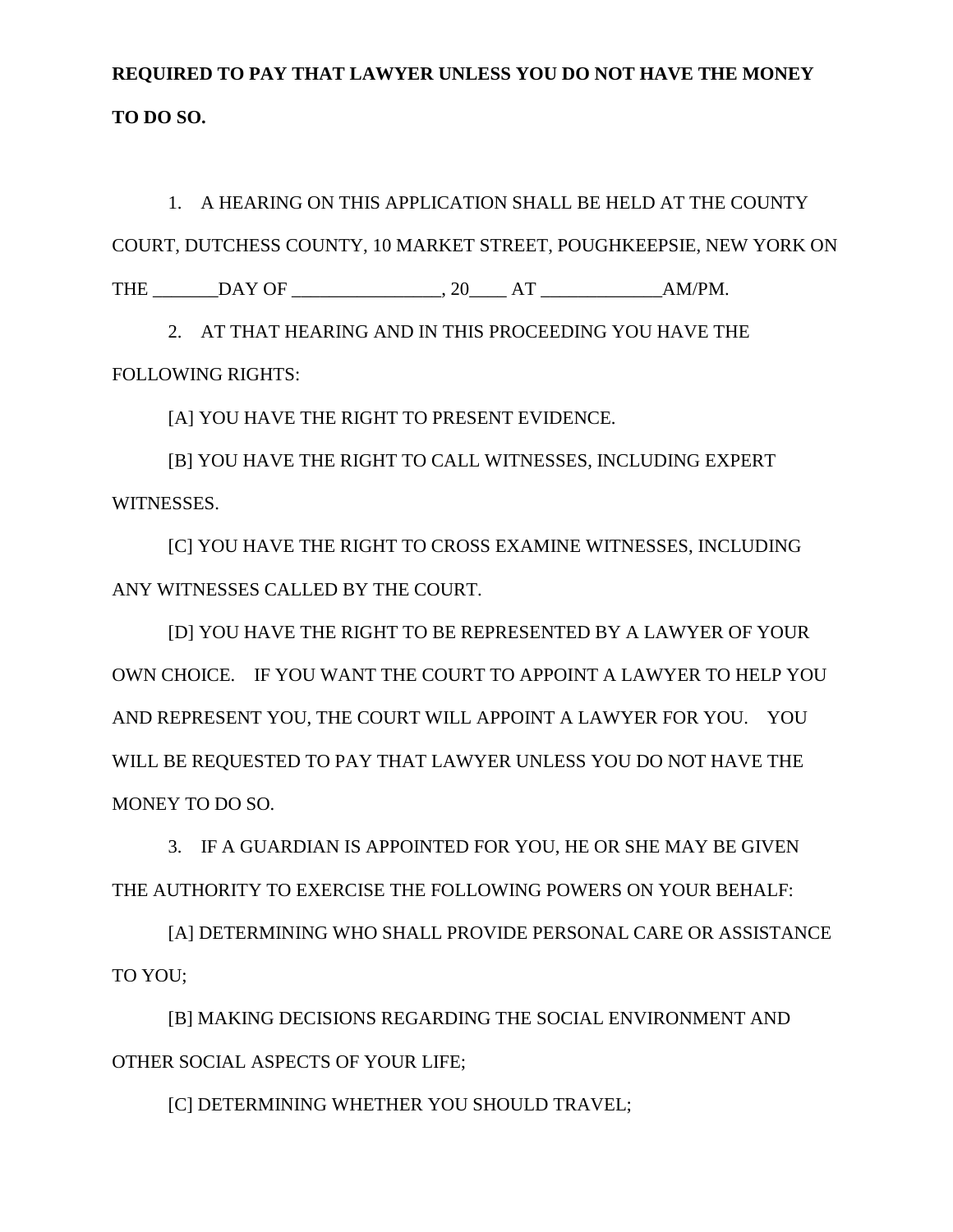[D] BE AUTHORIZED ACCESS TO OR RELEASE OF YOUR CONFIDENTIAL RECORDS;

[E] APPLYING FOR GOVERNMENT AND PRIVATE BENEFITS ON YOUR BEHALF;

[F] CONSENTING TO OR REFUSING GENERALLY ACCEPTED ROUTINE OR MAJOR MEDICAL OR DENTAL TREATMENT;

[G] FACILITATE YOUR PLACEMENT IN AN APPROPRIATE LONG TERM CARE FACILITY;

[H] CHOOSING THE PLACE OF YOUR ABODE;

[I] ANY OTHER POWER WHICH THE COURT IN ITS DISCRETION SHALL DEEM APPROPRIATE TO MEET YOUR PERSONAL NEEDS;

[J] TO COLLECT ASSETS AND INCOME AND TO INVEST AND REINVEST THE SAME AS A PRUDENT PERSON OF DISCRETION AND INTELLIGENCE IN SUCH MATTERS SEEKING REASONABLE INCOME, AND TO APPLY SO MUCH OF THE INCOME AND PRINCIPAL AS NECESSARY FOR YOUR COMFORT, SUPPORT, MAINTENANCE AND WELL-BEING;

[K] COLLECTING ALL YOUR INCOME, INCLUDING BUT NOT LIMITED TO SOCIAL SECURITY, DIVIDENDS, INTEREST AND PENSION;

[L] PAYING ALL BILLS NECESSARY TO MAINTAIN YOU IN A LONG TERM CARE FACILITY;

[M] PROVIDING FOR YOUR MAINTENANCE AND SUPPORT;

[N] DETERMINING WHO SHALL PROVIDE PERSONAL CARE TO YOU, AND HAVING THE ABILITY TO PAY FOR SAID SERVICES;

[O] ANY OTHER POWER WHICH THE COURT IN ITS DISCRETION SHALL DEEM APPROPRIATE TO MEET YOUR PROPERTY MANAGEMENT NEEDS.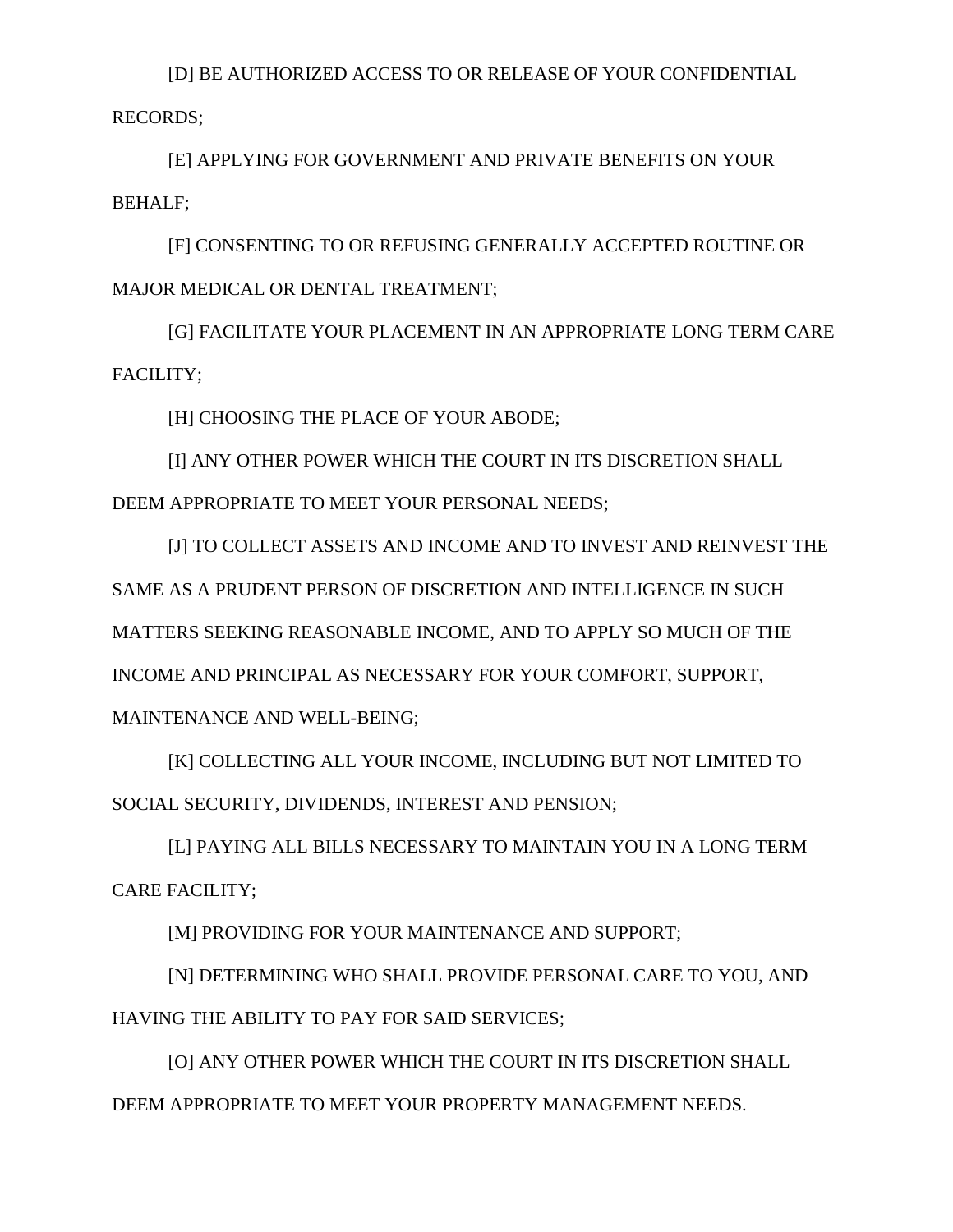4. THIS ORDER TO SHOW CAUSE, A COPY OF THE PETITION AND ANY SUPPORTING PAPERS UPON WHICH IT IS BASED SHALL BE SERVED UPON \_\_\_\_\_\_\_\_\_\_\_\_\_\_\_\_\_\_\_\_\_\_\_\_\_\_\_\_\_\_\_\_\_\_\_\_\_, THE PERSON ALLEGED TO BE INCAPACITATED, BY PERSONALLY DELIVERING THEM TO HIM / HER ON OR BEFORE **EXAMPLE 20 BEFORE EXAMPLE 20 BEFORE** ALLEGED TO BE INCAPACITATED IS NOT SERVED AT HIS / HER RESIDENCE, A COPY OF THIS ORDER TO SHOW CAUSE, THE PETITION AND ANY SUPPORTING PAPERS SHALL BE LEFT AT HIS / HER RESIDENCE.

5. THIS ORDER TO SHOW CAUSE, A COPY OF THE PETITION AND ANY SUPPORTING PAPERS SHALL BE SERVED BY OVERNIGHT MAIL OR PERSONALLY DELIVERED TO THE OFFICE OF THE COURT EVALUATOR / COURT APPOINTED ATTORNEY ON OR BEFORE THE SECOND SECTION OF  $\mathcal{L}$ 

6. THIS ORDER TO SHOW CAUSE, AND NOTICE OF THE PROCEEDING SHALL BE SERVED BY FIRST-CLASS MAIL UPON ANY NEXT OF KIN OR DISTRIBUTEES AND UPON THE CHIEF EXECUTIVE OFFICER OF THE FACILITY WHERE THE AIP RESIDES, IF ANY, AT LEAST FOURTEEN (14) DAYS PRIOR TO THE RETURN DATE OF THIS ORDER TO SHOW CAUSE.

IT IS FURTHER ORDERED AND DIRECTED THAT THE PETITIONER MAKE A DILIGENT EFFORT TO CONTACT FAMILY MEMBERS, OR OTHER PERSONS WHO HAVE A RELATIONSHIP WITH THE ALLEGED INCAPACITATED PERSON AND WHO WOULD BE WILLING TO SERVE AS GUARDIAN.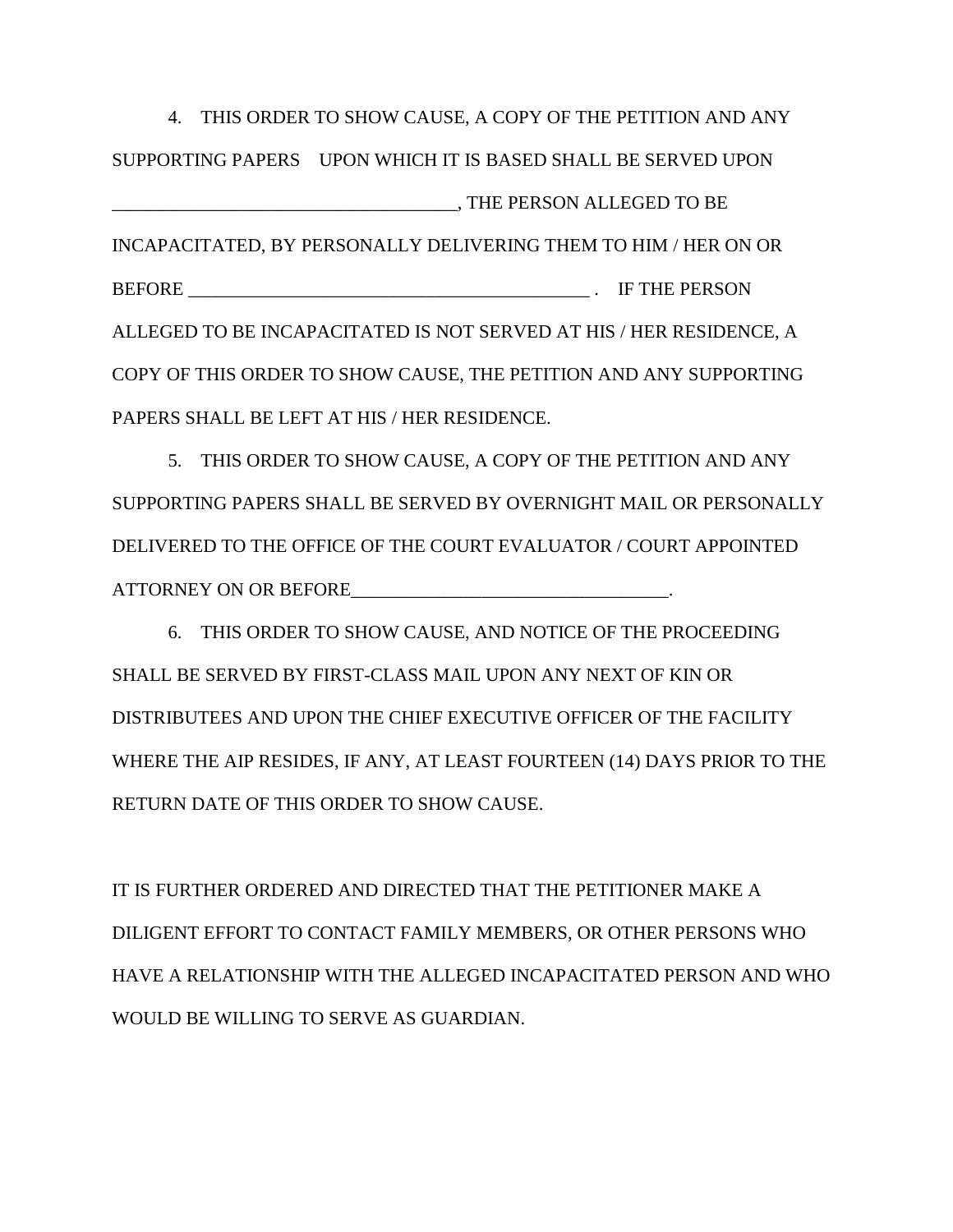IT IS FURTHER ORDERED AND DIRECTED THAT THE PETITIONER BRING OR CAUSE TO HAVE THE ALLEGED INCAPACITATED PERSON PRESENT IN COURT ON THE RETURN DATE HEREOF. ANY REQUEST FOR A WAIVER OF ANY PROVISIONS OF THIS ORDER MUST BE MADE DIRECTLY TO THE COURT.

**PROOF OF SERVICE MUST BE SUBMITTED TO THE COURT ON OR BEFORE THE RETURN DATE**.

DATED:

POUGHKEEPSIE, NEW YORK

\_\_\_\_\_\_\_\_\_\_\_\_\_\_\_\_\_\_\_\_\_\_\_\_\_\_\_\_\_\_\_\_\_\_\_\_ HON. MICHAEL G. HAYES, A.C.C.J.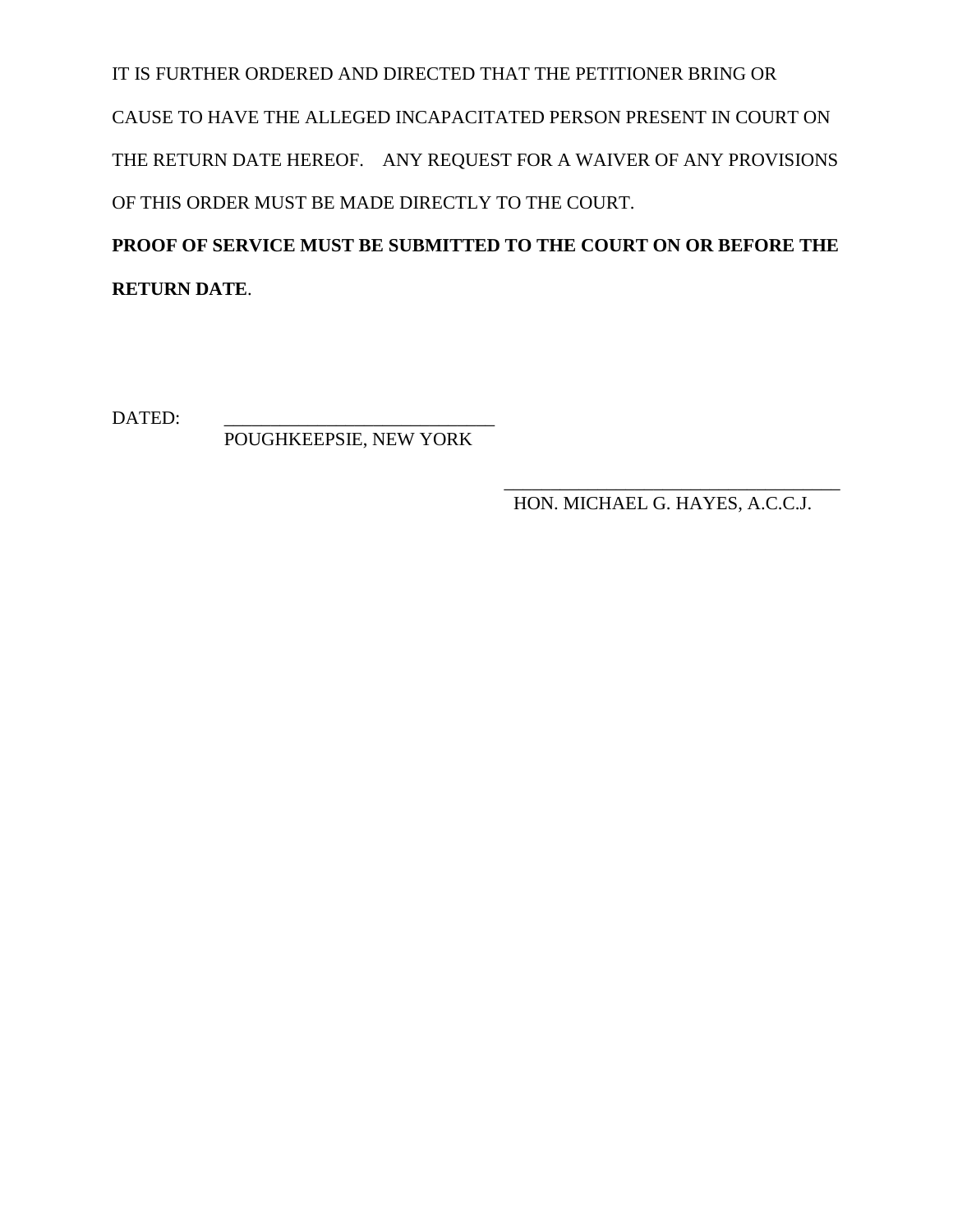#### IN THE MATTER OF THE APPLICATION FOR THE APPOINTMENT OF A GUARDIAN BY: PETITION

\_\_\_\_\_\_\_\_\_\_\_\_\_\_\_\_\_\_\_\_\_\_\_\_\_\_\_\_\_\_\_\_\_\_\_\_\_\_\_\_\_\_\_\_\_\_\_\_\_\_

 $\mathcal{L}_\mathcal{L} = \mathcal{L}_\mathcal{L} = \mathcal{L}_\mathcal{L} = \mathcal{L}_\mathcal{L} = \mathcal{L}_\mathcal{L} = \mathcal{L}_\mathcal{L} = \mathcal{L}_\mathcal{L} = \mathcal{L}_\mathcal{L} = \mathcal{L}_\mathcal{L} = \mathcal{L}_\mathcal{L} = \mathcal{L}_\mathcal{L} = \mathcal{L}_\mathcal{L} = \mathcal{L}_\mathcal{L} = \mathcal{L}_\mathcal{L} = \mathcal{L}_\mathcal{L} = \mathcal{L}_\mathcal{L} = \mathcal{L}_\mathcal{L}$ 

INDEX #\_\_\_\_\_\_\_\_\_\_\_\_\_\_\_

Petitioner

FOR:

A PERSON ALLEGED TO BE INCAPACITATED

TO THE COUNTY COURT OF THE STATE OF NEW YORK COUNTY OF DUTCHESS:

\_\_\_\_\_\_\_\_\_\_\_\_\_\_\_\_\_\_\_\_\_\_\_\_\_\_\_\_\_\_\_\_\_\_\_\_\_\_\_\_\_\_\_\_\_\_\_\_\_\_

The petition of \_\_\_\_\_\_\_\_\_\_\_\_\_\_\_\_\_\_\_\_\_\_\_\_\_\_ respectfully alleges:

#### **PETITIONER**

1. I Reside at \_\_\_\_\_\_\_\_\_\_\_\_\_\_\_\_\_\_\_\_\_\_\_\_\_\_\_\_\_\_\_\_\_\_\_\_\_\_\_\_\_\_\_\_\_\_\_\_\_\_\_\_\_\_\_\_\_\_\_\_\_\_.

| My telephone number is |  |
|------------------------|--|
|------------------------|--|

2. Relationship to AIP: \_\_\_\_\_\_\_\_\_\_\_\_\_\_\_\_\_\_\_\_\_\_\_\_\_\_\_\_\_\_\_\_\_\_\_\_\_\_\_\_\_\_\_\_\_\_\_\_\_\_\_\_\_\_\_

#### ALLEGED INCAPACITATED PERSON

| 3. | Upon information and belief, (AIP) whose date of birth                 |  |
|----|------------------------------------------------------------------------|--|
|    |                                                                        |  |
|    |                                                                        |  |
|    | 4. The name, address and telephone number of the spouse of the AIP is: |  |

\_\_\_\_\_\_\_\_\_\_\_\_\_\_\_\_\_\_\_\_\_\_\_\_\_\_\_\_\_\_\_\_\_\_\_\_\_\_\_\_\_\_\_\_\_\_\_\_\_\_\_\_\_\_\_\_\_\_\_\_\_\_\_\_\_\_\_\_\_\_\_\_\_\_\_\_\_\_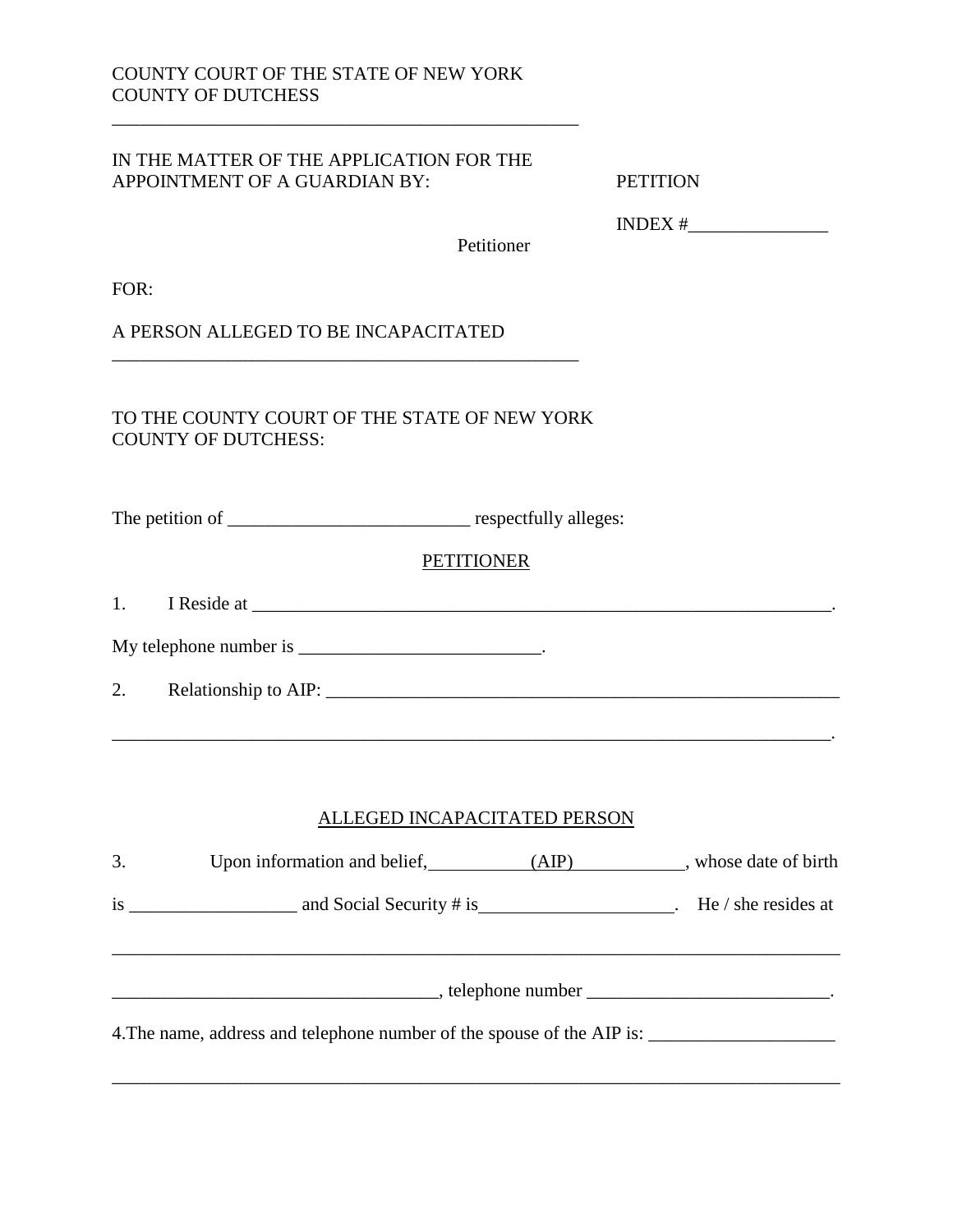The name(s), address(es) and telephone number(s) of all children of the AIP are:

\_\_\_\_\_\_\_\_\_\_\_\_\_\_\_\_\_\_\_\_\_\_\_\_\_\_\_\_\_\_\_\_\_\_\_\_\_\_\_\_\_\_\_\_\_\_\_\_\_\_\_\_\_\_\_\_\_\_\_\_\_\_\_\_\_\_\_\_\_\_\_\_\_\_\_\_\_\_

| 5. |                                                                                                                                              |                                     |  |
|----|----------------------------------------------------------------------------------------------------------------------------------------------|-------------------------------------|--|
| 6. | Available Resources: (copies of all documents must be attached to the Petition)<br>1 Last Will and Testament dated ________________________. |                                     |  |
|    | Attorney-In-Fact.<br>as                                                                                                                      |                                     |  |
| as | health care agent.<br>] Living Will dated ________________________.<br>$\lceil$                                                              |                                     |  |
|    |                                                                                                                                              | <b>BACKGROUND</b>                   |  |
| 7. |                                                                                                                                              |                                     |  |
| 8. |                                                                                                                                              |                                     |  |
| 9. | <b>Cost of Care:</b>                                                                                                                         |                                     |  |
|    |                                                                                                                                              |                                     |  |
|    |                                                                                                                                              | NEED FOR PROPERTY MANAGEMENT POWERS |  |
| 8. |                                                                                                                                              |                                     |  |
|    | he/she is incapable of managing his / her affairs and cannot adequately understand the nature                                                |                                     |  |
|    | and consequences of such inability.                                                                                                          |                                     |  |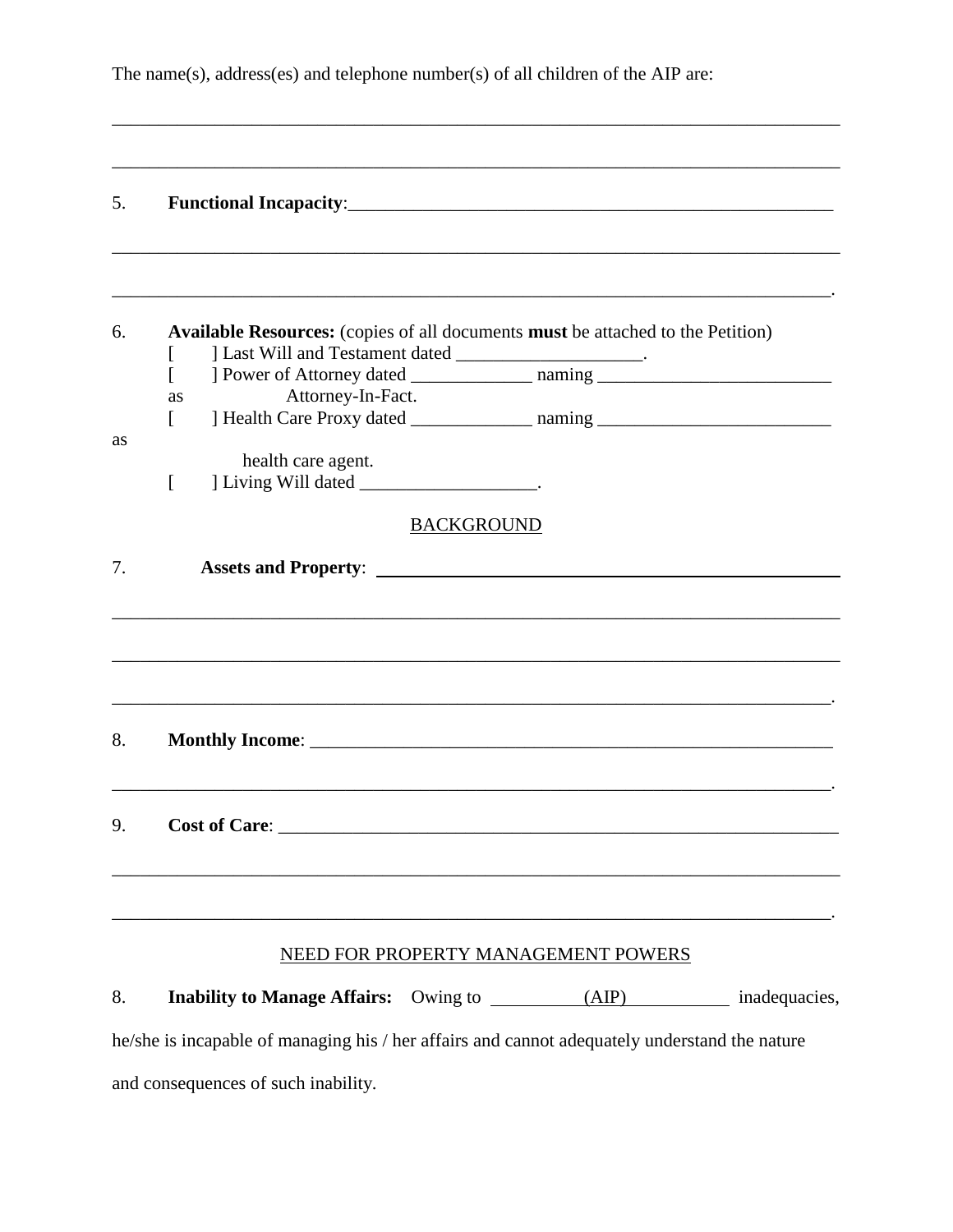9. **Likely to Suffer Harm:** He / She is also likely to suffer harm because he / she cannot adequately understand and appreciate the nature of his / her inability to provide for his / her finances as a result of his/her functional limitations.

10. **Request of the Court:** I am asking the Court to appoint me, as the property guardian for (AIP) , and to authorize me, among other things to take steps to protect and preserve her income and assets.

11. **Plan:** \_\_\_\_\_\_\_\_\_\_\_\_\_\_\_\_\_\_\_\_\_\_\_\_\_\_\_\_\_\_\_\_\_\_\_\_\_\_\_\_\_\_\_\_\_\_\_\_\_\_\_\_\_\_\_\_\_\_\_\_\_\_\_\_\_\_

## NEED FOR PERSONAL NEEDS POWERS

\_\_\_\_\_\_\_\_\_\_\_\_\_\_\_\_\_\_\_\_\_\_\_\_\_\_\_\_\_\_\_\_\_\_\_\_\_\_\_\_\_\_\_\_\_\_\_\_\_\_\_\_\_\_\_\_\_\_\_\_\_\_\_\_\_\_\_\_\_\_\_\_\_\_\_\_\_

\_\_\_\_\_\_\_\_\_\_\_\_\_\_\_\_\_\_\_\_\_\_\_\_\_\_\_\_\_\_\_\_\_\_\_\_\_\_\_\_\_\_\_\_\_\_\_\_\_\_\_\_\_\_\_\_\_\_\_\_\_\_\_\_\_\_\_\_\_\_\_\_\_\_\_\_\_.

| 12.                                                                                            |  |                               |        |           |                                      |  |  |  |  |
|------------------------------------------------------------------------------------------------|--|-------------------------------|--------|-----------|--------------------------------------|--|--|--|--|
| he / she needs my assistance and support in analyzing the various medical and dental decisions |  |                               |        |           |                                      |  |  |  |  |
| (and other personal needs decisions, including her place of residence). Without my assistance, |  |                               |        |           |                                      |  |  |  |  |
| he / she would be unable to provide properly for his / her care and safety. Thus, I am asking  |  |                               |        |           |                                      |  |  |  |  |
|                                                                                                |  |                               |        |           |                                      |  |  |  |  |
| needs guardian as well as her property guardian.                                               |  |                               |        |           |                                      |  |  |  |  |
|                                                                                                |  | 13. <b>Medications:</b> (AIP) |        |           | is taking the following medications: |  |  |  |  |
| <b>Name of Medication</b>                                                                      |  |                               | Dosage | Frequency |                                      |  |  |  |  |
|                                                                                                |  |                               |        |           |                                      |  |  |  |  |
|                                                                                                |  |                               |        |           |                                      |  |  |  |  |
|                                                                                                |  |                               |        |           |                                      |  |  |  |  |
|                                                                                                |  |                               |        |           |                                      |  |  |  |  |

# POWERS BEING SOUGHT AND DURATION OF POWERS

14. **Specific Property Management Powers Sought:** Based on (AIP)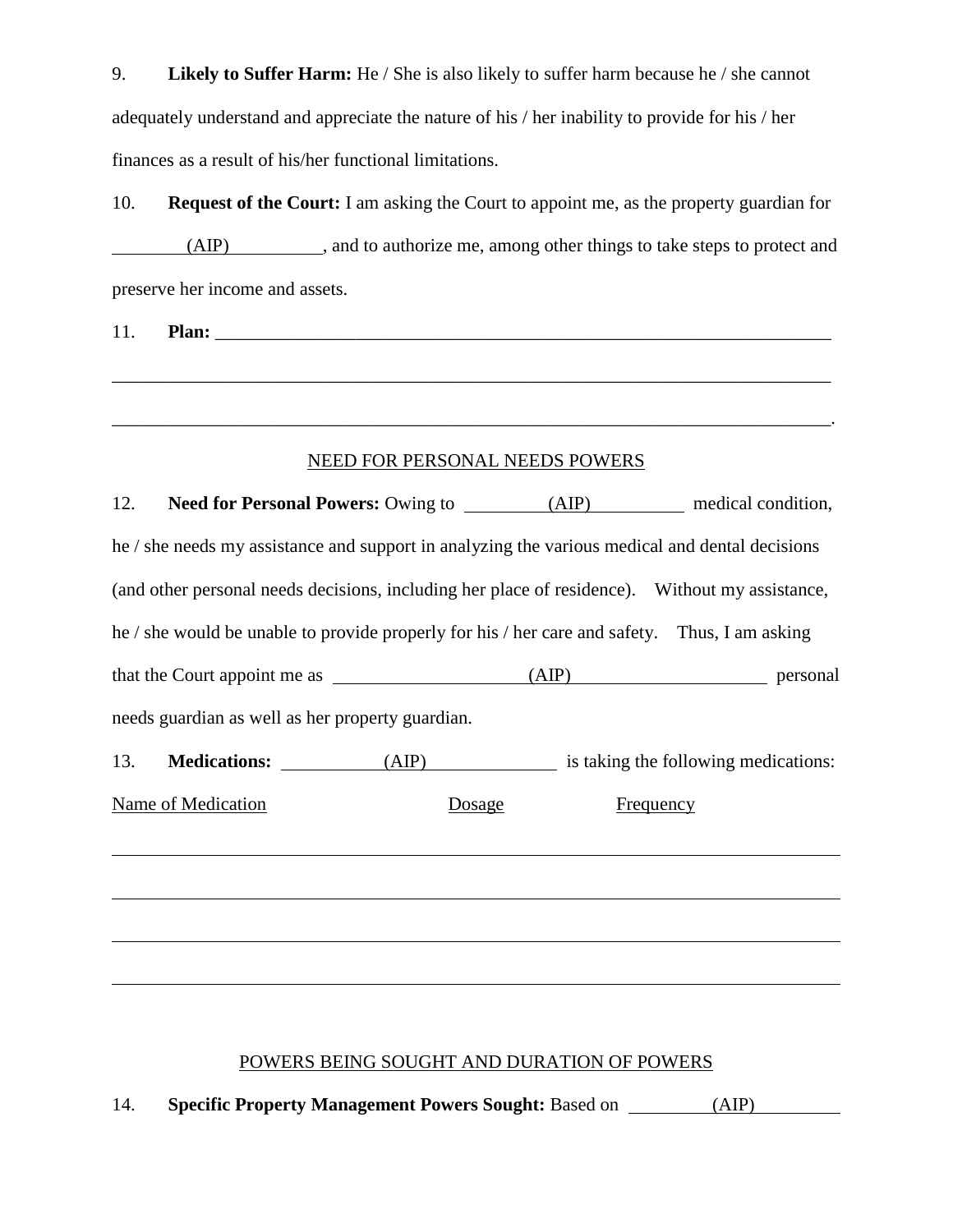medical condition and his / her inability to handle his / her property affairs, I request that the following property management powers be granted to me by the Court for and indefinite period. They are to:

a. Marshal his / her income and assets and establish bank, brokerage and other similar accounts in the name of the Guardian for him / her and endorse, collect, negotiate and deposit all negotiable instruments drawn to his / her order, including, but not limited to government entitlement checks; invest funds with the same authority as a trustee, pursuant to New York EPTL section 11-2.2; transfer or gift his / her assets in keeping with his / her will; inventory personal belongings, and store or dispose, as appropriate;

- b. Pay such bills as may be reasonably necessary for his / her maintenance and care;
- c. Pay her obligations;
- d. Establish -

an irrevocable prepaid funeral trust;

a luxury account in accordance with Medicaid regulations;

a separate interest bearing, savings account in the guardian's name, as guardian, in the amount of \$20,000, and denominated in the "Comments" on the bank records "as and for administrative costs of the guardianship proceeding", and such separate account shall not be deemed an available Medicaid asset, unless and until all administrative costs are paid;

e. Obtain and retain government and private benefits;

f. Prosecute and defend civil proceedings, including administrative proceedings, and settle and compromise all matters related to such proceedings;

g. Sign and file income tax returns and all other tax documents for any and all tax obligations and appear before federal, state and local taxing authorities on all claims, litigation, settlements and other matters related thereto;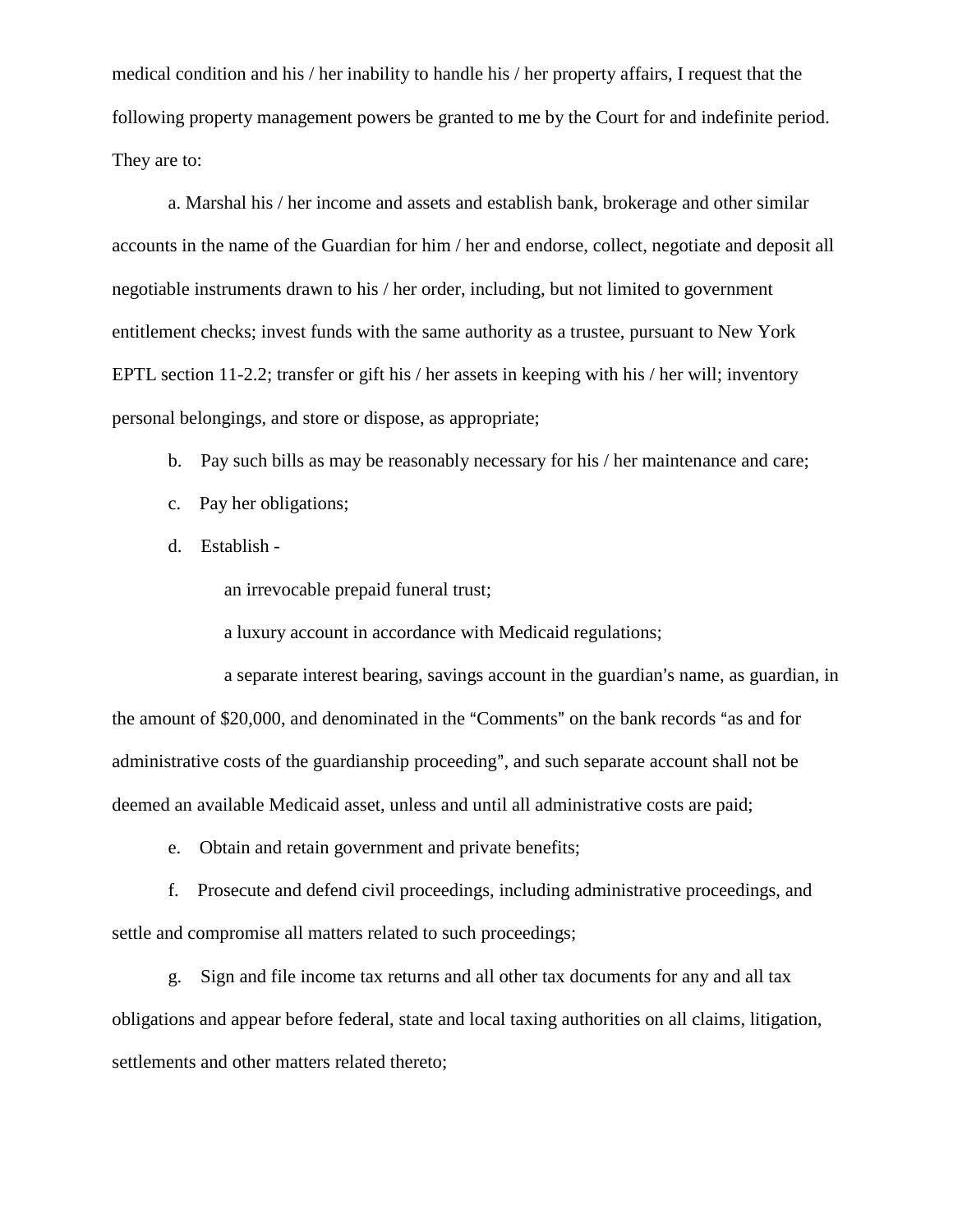h. Authorize access to or release of confidential records;

i. Retain an attorney or an accountant, or other professional (e.g. a geriatric care manager, financial adviser), subject to court approval of fees, upon an affidavit of services submitted with the initial, annual or final reports (Mental Hygiene Law sections 81.30, 81.31 and 81.33).

j. Pay the funeral expenses out of any funds remaining in the guardianship estate at death, to the extent that a prepaid funeral trust, is any, is insufficient to pay for same;

k. Pay such bills after death if incurred prior thereto and if authority to pay same would have otherwise existed;

15. **Specific Personal Needs Powers Sought:** Based on (AIP) medical condition and his / her inability to handle his / her personal affairs, I request that the following personal needs powers be granted to the guardian by the Court for an indefinite period;

a. Determine who shall provide personal care or assistance for him / her;

b. Make decisions regarding social environment and other social aspects of his / her

life;

c. Determine whether he /she should travel;

d. Authorize access to or release of confidential records;

e. Apply for government and private benefits;

f. Choose the place of abode;

g. Consent to or refuse generally accepted routine or major medical or dental treatment, and to authorize, refuse, withhold, or withdraw life support and devices towards such ends, provided that treatment decisions are made consistent with the findings of Mental Hygiene Law section 81.15 and in accordance with the standards in Mental Hygiene Law section 81.22 (a) (8), all in keeping with the existing Living Will annexed as Exhibit C.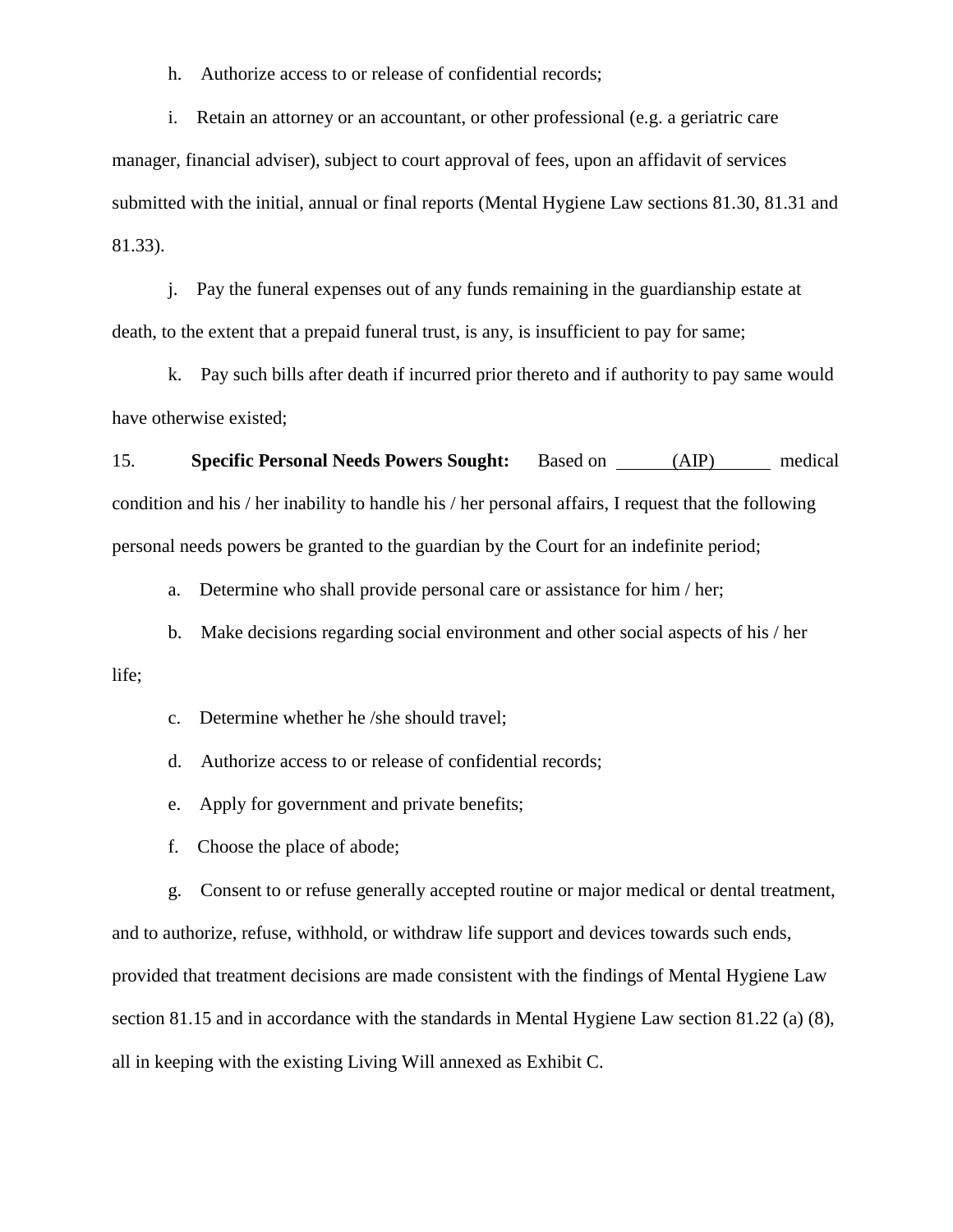17. **No Known Debts:** Except\_\_\_\_\_\_\_\_\_\_\_\_\_\_\_\_\_\_\_\_\_\_\_\_\_\_\_\_\_\_\_\_\_\_\_\_\_\_\_\_\_\_\_\_\_\_\_\_\_\_.

#### WILL AND PRESUMPTIVE DISTRIBUTEES

18. **Presumptive Distributees:** The presumptive distributees are:

\_\_\_\_\_\_\_\_\_\_\_\_\_\_\_\_\_\_\_\_\_\_\_\_\_\_\_\_\_\_\_\_\_\_\_\_\_\_\_\_\_\_\_\_\_\_\_\_\_\_\_\_.

NAME ADDRESS RELATIONSHIP

## AVAILABLE RESOURCES

**\_\_\_\_\_\_\_\_\_\_\_\_\_\_\_\_\_\_\_\_\_\_\_\_\_\_\_\_\_\_\_\_\_\_\_\_\_\_\_\_\_\_\_\_\_\_\_\_\_\_\_\_\_\_\_\_\_\_\_\_\_\_\_\_\_\_\_\_\_\_\_\_\_\_\_\_\_\_**

**\_\_\_\_\_\_\_\_\_\_\_\_\_\_\_\_\_\_\_\_\_\_\_\_\_\_\_\_\_\_\_\_\_\_\_\_\_\_\_\_\_\_\_\_\_\_\_\_\_\_\_\_\_\_\_\_\_\_\_\_\_\_\_\_\_\_\_\_\_\_\_\_\_\_\_\_\_\_**

19. **Other Available Resources:** \_\_\_\_\_\_\_\_\_\_\_\_\_\_\_\_\_\_\_\_\_\_\_\_\_\_\_\_\_\_\_\_\_\_\_\_\_\_\_\_\_\_\_\_\_\_\_.

#### INTERESTED PARTIES

20. **Interested Parties:** The names, addresses, and telephone numbers, and relationships of

**\_\_\_\_\_\_\_\_\_\_\_\_\_\_\_\_\_\_\_\_\_\_\_\_\_\_\_\_\_\_\_\_\_\_\_\_\_\_\_\_\_\_\_\_\_\_\_\_\_\_\_\_\_\_\_\_\_\_\_\_\_\_\_\_\_\_\_\_\_\_\_\_\_\_\_\_\_\_**

**\_\_\_\_\_\_\_\_\_\_\_\_\_\_\_\_\_\_\_\_\_\_\_\_\_\_\_\_\_\_\_\_\_\_\_\_\_\_\_\_\_\_\_\_\_\_\_\_\_\_\_\_\_\_\_\_\_\_\_\_\_\_\_\_\_\_\_\_\_\_\_\_\_\_\_\_\_\_**

**\_\_\_\_\_\_\_\_\_\_\_\_\_\_\_\_\_\_\_\_\_\_\_\_\_\_\_\_\_\_\_\_\_\_\_\_\_\_\_\_\_\_\_\_\_\_\_\_\_\_\_\_\_\_\_\_\_\_\_\_\_\_\_\_\_\_\_\_\_\_\_\_\_\_\_\_\_\_**

**\_\_\_\_\_\_\_\_\_\_\_\_\_\_\_\_\_\_\_\_\_\_\_\_\_\_\_\_\_\_\_\_\_\_\_\_\_\_\_\_\_\_\_\_\_\_\_\_\_\_\_\_\_\_\_\_\_\_\_\_\_\_\_\_\_\_\_\_\_\_\_\_\_\_\_\_\_\_**

the interested parties are as follows:

## PROPOSED GUARDIAN AND STANDBY GUARDIAN

21. **Proposed Guardian(s):** The name, address and telephone number, birth date and

relationship of the of the proposed property management and personal needs guardian(s) is / are:

**\_\_\_\_\_\_\_\_\_\_\_\_\_\_\_\_\_\_\_\_\_\_\_\_\_\_\_\_\_\_\_\_\_\_\_\_\_\_\_\_\_\_\_\_\_\_\_\_\_\_\_\_\_\_\_\_\_\_\_\_\_\_\_\_\_\_\_\_\_\_\_\_\_\_\_\_\_\_**

**\_\_\_\_\_\_\_\_\_\_\_\_\_\_\_\_\_\_\_\_\_\_\_\_\_\_\_\_\_\_\_\_\_\_\_\_\_\_\_\_\_\_\_\_\_\_\_\_\_\_\_\_\_\_\_\_\_\_\_\_\_\_\_\_\_\_\_\_\_\_\_\_\_\_\_\_\_\_**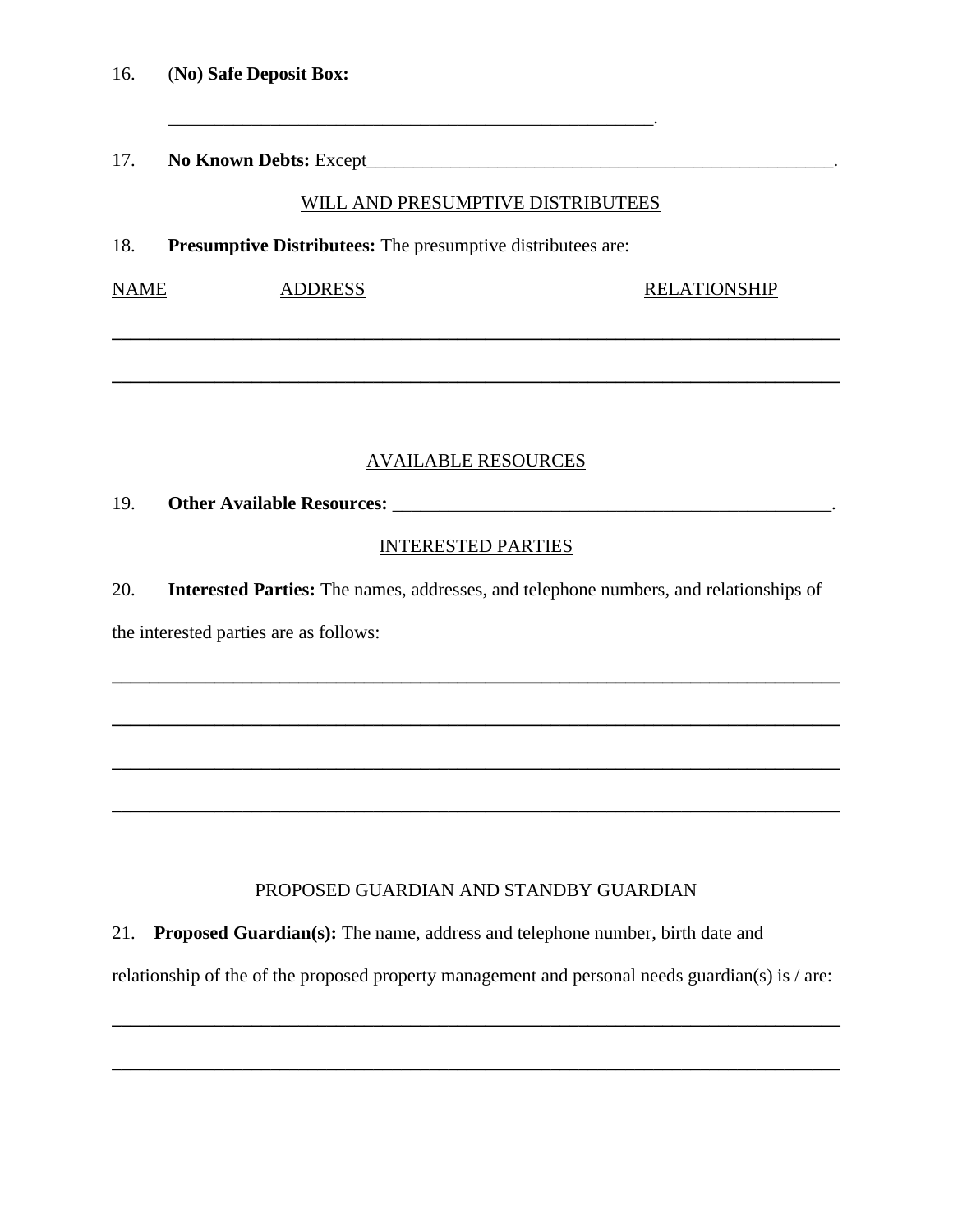22. **Proposed Standby Guardian (if any):** The name, address, telephone number, birth date, and relationship of the proposed standby guardian is:

**\_\_\_\_\_\_\_\_\_\_\_\_\_\_\_\_\_\_\_\_\_\_\_\_\_\_\_\_\_\_\_\_\_\_\_\_\_\_\_\_\_\_\_\_\_\_\_\_\_\_\_\_\_\_\_\_\_\_\_\_\_\_\_\_\_\_\_\_\_\_\_\_\_\_\_\_\_\_**

**\_\_\_\_\_\_\_\_\_\_\_\_\_\_\_\_\_\_\_\_\_\_\_\_\_\_\_\_\_\_\_\_\_\_\_\_\_\_\_\_\_\_\_\_\_\_\_\_\_\_\_\_\_\_\_\_\_\_\_\_\_\_\_\_\_\_\_\_\_\_\_\_\_\_\_\_\_\_**

23. **Qualifications of Guardians:** The reasons why the proposed guardian and standby guardian (if any) are suitable to exercise the powers necessary to assist (AIP) (AIP) are:

 $\mathcal{L}_\text{max} = \frac{1}{2} \sum_{i=1}^{n} \frac{1}{2} \sum_{i=1}^{n} \frac{1}{2} \sum_{i=1}^{n} \frac{1}{2} \sum_{i=1}^{n} \frac{1}{2} \sum_{i=1}^{n} \frac{1}{2} \sum_{i=1}^{n} \frac{1}{2} \sum_{i=1}^{n} \frac{1}{2} \sum_{i=1}^{n} \frac{1}{2} \sum_{i=1}^{n} \frac{1}{2} \sum_{i=1}^{n} \frac{1}{2} \sum_{i=1}^{n} \frac{1}{2} \sum_{i=1}^{n} \frac{1$ 

**\_\_\_\_\_\_\_\_\_\_\_\_\_\_\_\_\_\_\_\_\_\_\_\_\_\_\_\_\_\_\_\_\_\_\_\_\_\_\_\_\_\_\_\_\_\_\_\_\_\_\_\_\_\_\_\_\_\_\_\_\_\_\_\_\_\_\_\_\_\_\_\_\_\_\_\_\_\_**

24. **Dispensing with Presence:** (Give reasons if requested).

#### OTHER INFORMATION

**\_\_\_\_\_\_\_\_\_\_\_\_\_\_\_\_\_\_\_\_\_\_\_\_\_\_\_\_\_\_\_\_\_\_\_\_\_\_\_\_\_\_\_\_\_\_\_\_\_\_\_\_\_\_\_\_\_\_\_\_\_\_\_\_\_\_\_\_\_\_\_\_\_\_\_\_\_\_**

**\_\_\_\_\_\_\_\_\_\_\_\_\_\_\_\_\_\_\_\_\_\_\_\_\_\_\_\_\_\_\_\_\_\_\_\_\_\_\_\_\_\_\_\_\_\_\_\_\_\_\_\_\_\_\_\_\_\_\_\_\_\_\_\_\_\_\_\_\_\_\_\_\_\_\_\_\_\_**

**\_\_\_\_\_\_\_\_\_\_\_\_\_\_\_\_\_\_\_\_\_\_\_\_\_\_\_\_\_\_\_\_\_\_\_\_\_\_\_\_\_\_\_\_\_\_\_\_\_\_\_\_\_\_\_\_\_\_\_\_\_\_\_\_\_\_\_\_\_\_\_\_\_\_\_\_\_\_**

25. **(No) Other Information:** (List any other information that would assist a Court Evaluator or Court Appointed Attorney in completing his or her investigation and report. If no other information so state).

26. **No Previous Application:** Except as described earlier in this petition, no previous application has ever been made to this Court or any other court of competent jurisdiction for the relief sought herein.